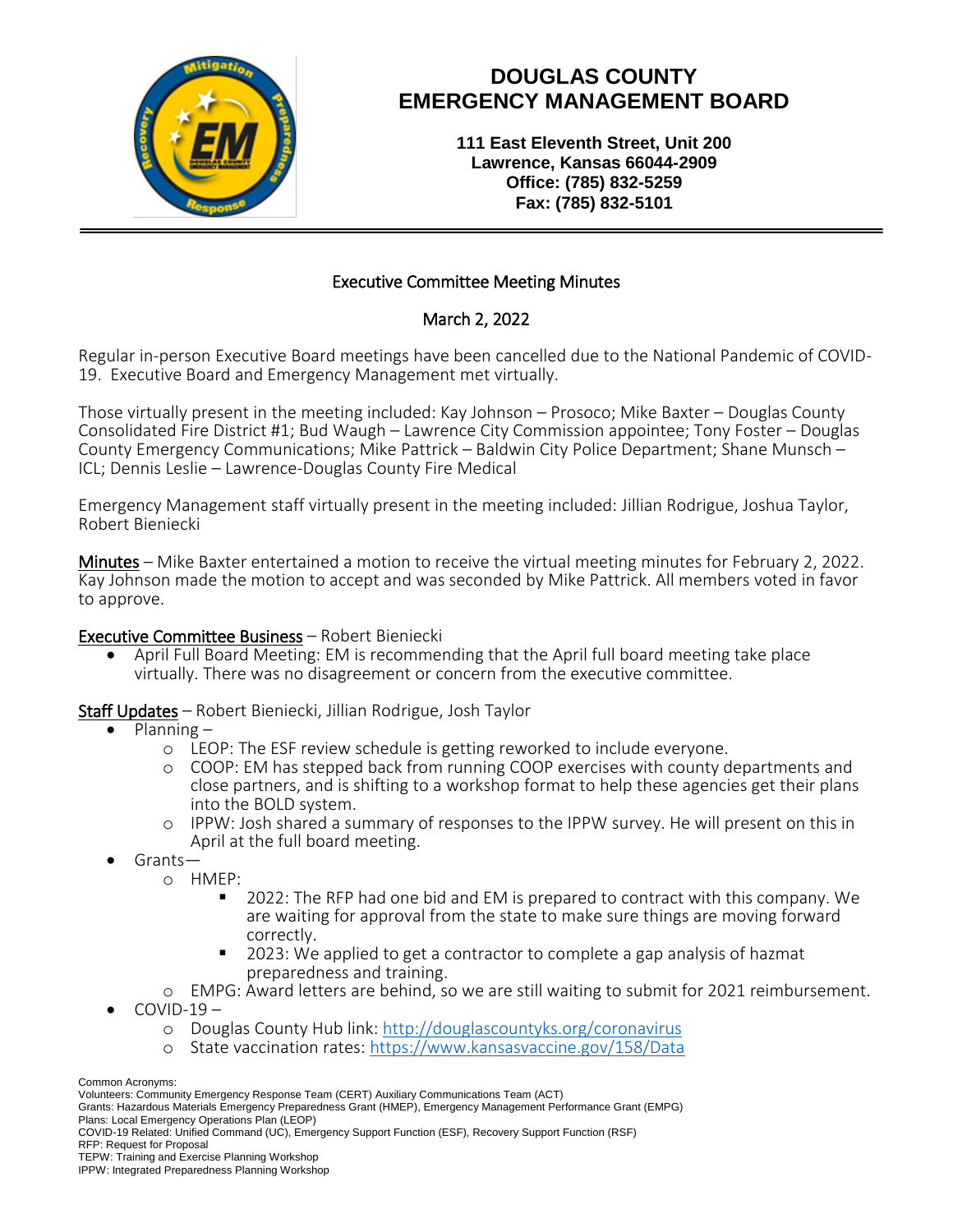

# **DOUGLAS COUNTY EMERGENCY MANAGEMENT BOARD**

**111 East Eleventh Street, Unit 200 Lawrence, Kansas 66044-2909 Office: (785) 832-5259 Fax: (785) 832-5101**

- o Unified Command is meeting biweekly. The Planning Section will be recommending meeting less frequently.
- o A new unit has been created under the Planning Section to talk about transitioning from COVID-19 response to recovery, including the use of Unified Command and the community transmission tool.
- o The county-wide mask mandate is set to expire tonight at midnight, and it looks like the County Commission will allow it to.
- Sirens
	- o Jillian shared the new siren software and the new features it makes available to our county. The new system will send an automated message to city and county leaders when sirens are sounded.
- Volunteers
	- o All volunteers participated in Radio Etiquette Training. The training took place virtually which presented some difficulties. We will follow up with more radio training for Skywarn.
	- o We will be hosting an in-person CERT Weekend Class April 22-24.
	- o The Accountability team will be getting together to support the Final Four planning efforts. Final Four –
		- o EM is working with LKPD in the creation of an Incident Action Plan and will host ESFs in the EOC if KU gets to the Final Four to help manage downtown celebrations.
- Preparedness / Outreach
	- o Severe Weather Week is March7-11, with the Statewide Tornado Drill taking place on Tuesday, March 8<sup>th</sup> at 10am.
	- o Weather 101, taught by the National Weather Service, will take place at the Douglas County Fairgrounds on March 3rd at 6pm.
	- o EM is coordinating and LDCFM is hosting G300 and G400 in-person courses through the state, which will take place in June and July. Registration is open. EM is also working on coordinating a G2300 (ICS concepts for the EOC) class opportunity.
	- o EM met with Boys and Girls Club this week and discussed ways to involve their older students, beginning with a mini-CERT course tailored to their age group.
	- o EM will be visiting Chemtrade along with the Sheriff's Department and LDCFM.
- Burn Ban
	- o The Burn Ban is currently under legal review, to better understand what is required or possible should conditions change mid-day and call for a change to the burn ban.
- EOC Activation for Grassfires
	- o The EOC was activated for ESF 4 support, and the new process was utilized. The EOC was activated at Station 111 (Consolidated Fire District 1).
- ARPA project funds
	- o County Administration has asked for proposals to spend county ARPA funding. EM submitted various requests including equipping the alternate EOC, upgrading the main EOC, replacing the EM vehicle, replacing the CERT trailer, 2 siren upgrade projects, and weather PPE for staff and volunteers.

Common Acronyms:

COVID-19 Related: Unified Command (UC), Emergency Support Function (ESF), Recovery Support Function (RSF) RFP: Request for Proposal

Volunteers: Community Emergency Response Team (CERT) Auxiliary Communications Team (ACT)

Grants: Hazardous Materials Emergency Preparedness Grant (HMEP), Emergency Management Performance Grant (EMPG) Plans: Local Emergency Operations Plan (LEOP)

TEPW: Training and Exercise Planning Workshop

IPPW: Integrated Preparedness Planning Workshop